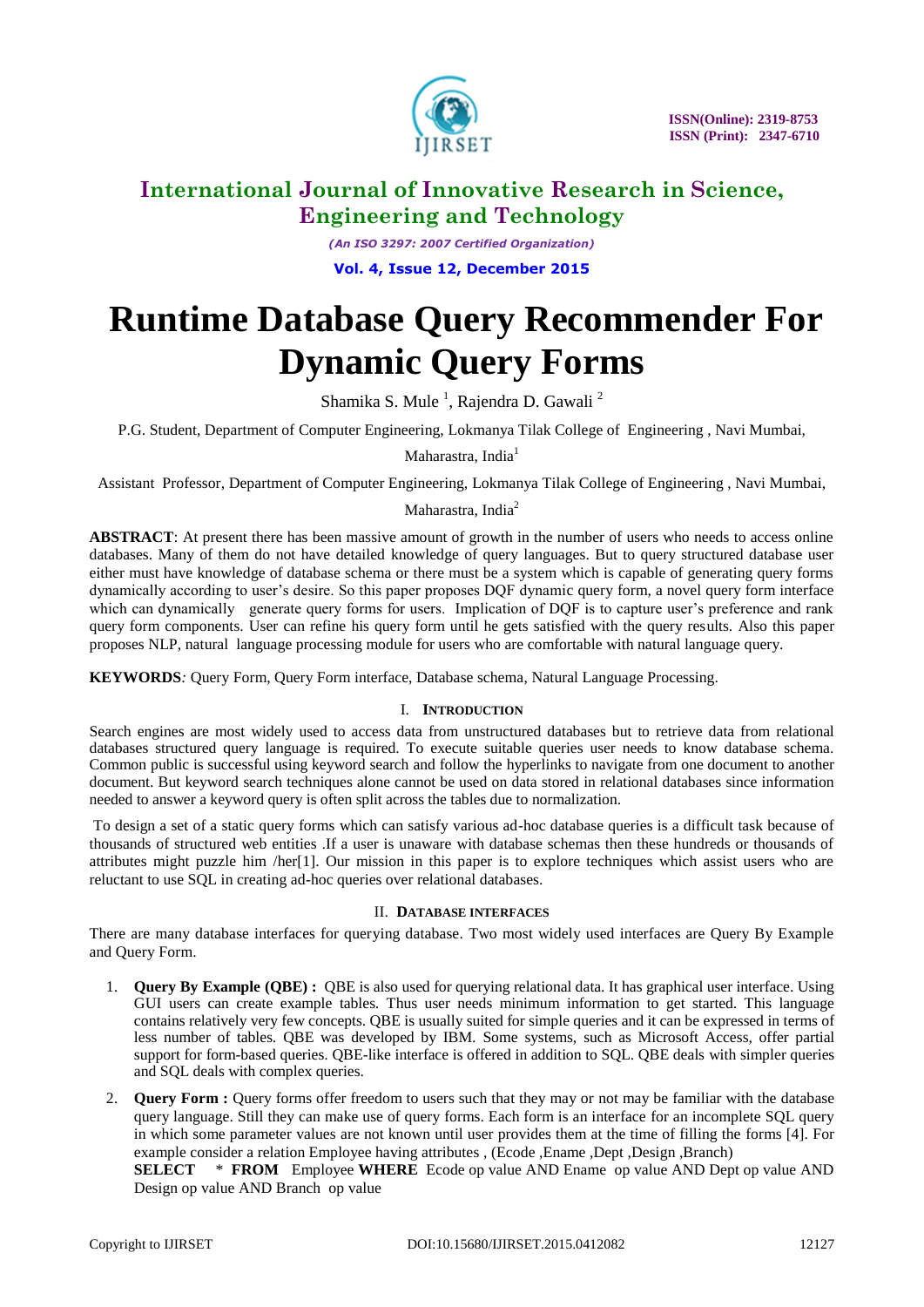

*(An ISO 3297: 2007 Certified Organization)*

### **Vol. 4, Issue 12, December 2015**

where op and value are parameters representing an operator and a constant respectively. Then Query executed will be shown as follows,

**SELECT** \* **FROM** Employee **WHERE** Dept = "Computer"

In other words, a template with user-specified parameters corresponds to a SQL query. Predicates for which users have not specified parameters, such as those for Ename, Ecode,Design, and Branch in this example are excluded from query evaluation.

#### III. **FORM GENERATION**

M.Jayapandian and H.V.Jagdish in their "Automated creation of a forms based database query interface and in Automating the design and construction of query forms" stated that there are two approaches to generate the database query form without user participation. One is Data driven method and other is workload driven method. Data driven method first finds a set of data attributes which are most likely queried based on the database schema and data instances and then query forms are generated based on selected attributes .Workload driven method applies clustering algorithm on historical queries to find the representative queries and then query forms are generated based on representative queries[2][3]. Problem with these approaches are if database schema is large and complex user queries could be quite miscellaneous. In such a circumstances even if we generate lots of query forms in advance there are still user queries which cannot be satisfied by any one of query forms. Another challenge is how to let users to find an appropriate and desired query form. A solution that combines keyword search with query form generation is proposed in Combining keyword search and forms for ad hoc querying of databases by [4].

Form Generation Approaches are:

#### **a) Static Query Form (SQF) :**

This is also known as Traditional Query form. SQF can be used at many places where data is hidden behind forms. User just need to fill mandatory fields of the query forms for example reserving tours or purchasing of books can be done using SQF where structure of query forms is fixed. User cannot make any changes to forms while filling those forms.

**b) Customized Query Form (CQF) :** Only professional developers who are familiar with their databases can make use of customized query forms. They are not for end users.

#### **c) Dynamic Query Form (DQF) :**

Form should be simple to understand and at the same time must provide broadest possible querying capability to user. Dynamic query form system allows end users to customize the existing query form at run time even though they may not be familiar with database schema.

#### IV. **FRAMEWORK OF DYNAMIC QUERY FORM SYSTEM**

 DQF is a user friendly query form interface, which is able to dynamically generate query forms. DQF captures user"s preference and rank query form components, assisting him/her to make decisions. At each iteration the system automatically generates ranking lists of form components and the user then adds the desired form components into the query form until gets satisfied results [1].

 Additionally if user is more comfortable using natural language English for querying relational database then he / she can make use of NLP query. If user is not satisfied with the query results he /she can rewrite the NLP query until satisfied with the results.

 As shown in Figure 1 users can either start with filling basic query form which contains primary attributes of the database or with writing NLP query. System will execute queries and display results. Basic query form is enriched iteratively via interactions between user and the system until user is satisfied with the query results. NLP users also can rewrite the query or keywords to get satisfied results.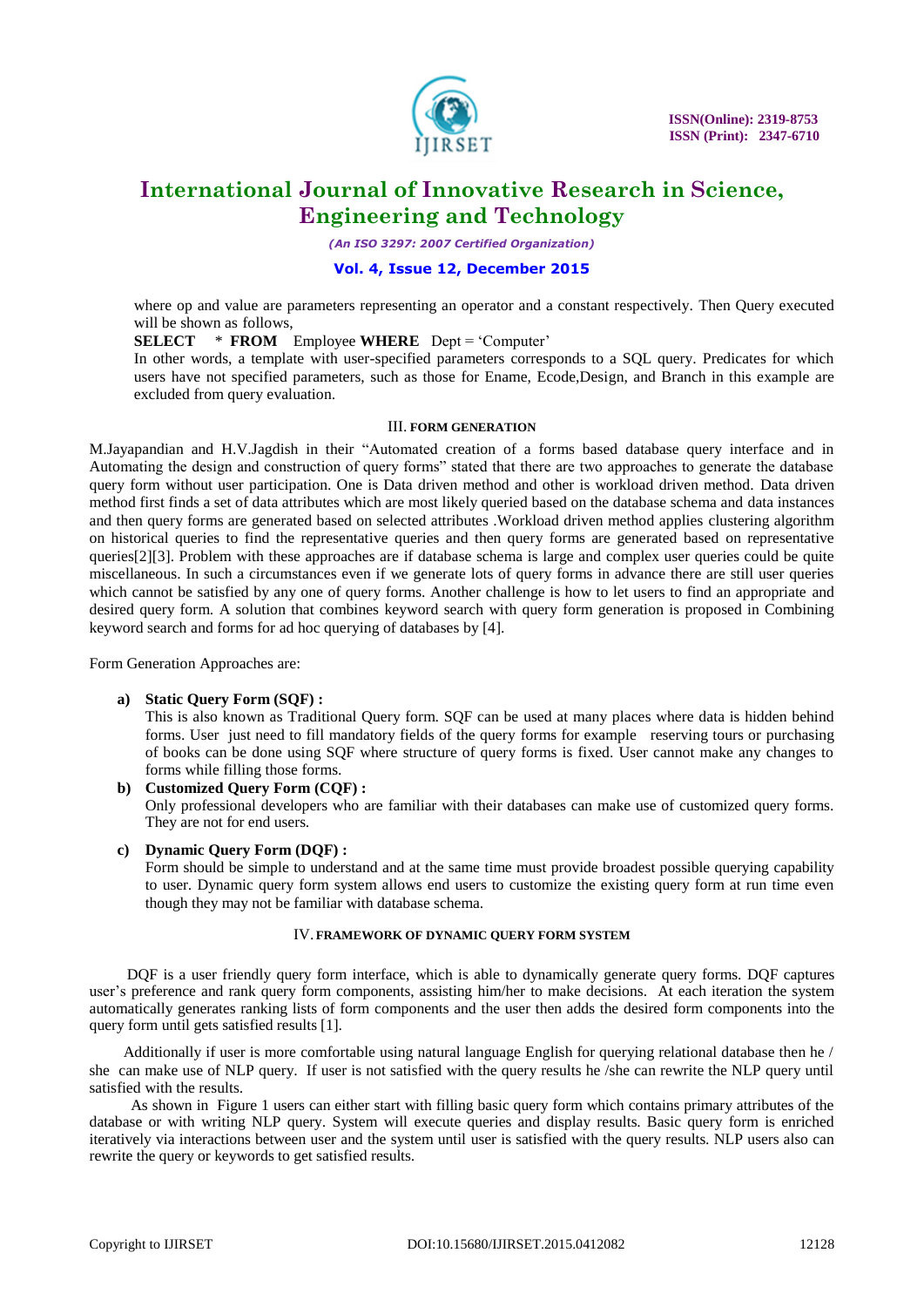

*(An ISO 3297: 2007 Certified Organization)*

# **Vol. 4, Issue 12, December 2015**



Figure 1 System Architecture of Dynamic Query Form system

#### A. **Modules of DQF System :**

System has following modules along with functional requirements.

#### **1) Query Form Enhancement :**

- a) DQF system offers a ranked list of query form components for the user*.*
- b) The user has to select the preferred form components to enhance the current query form.

#### **2) Query Execution :**

- a) The user has to fill out the current query form and submits the query form.
- b) System executes the query and displays the results.

#### **3) Database Query Recommendation :**

- a) Most frequently executed queries are of high interest.
- b) The query form components which can capure these high intersted queries are ranked higher.

## **4) NLP (Natural Language Processing) :**

- a) User and Admin are two login accounts available.
- b) User can write or rewrite queries or keywords until gets satisfied results.
- c) Queries which do not get satisfied results are handed to Admin for further processing.

# B. **Query Form Interface :**

#### **i) Query Forms:**

Each query form corresponds to an SQL query template. In the user interface of query form  $F$ ,  $A_F$  is the set of columns in the result table.  $\sigma_F$  is the set of input components for users to fill. Ouery forms allow users to fill parameters to generate different queries [1].

## **ii) Query Results:**

Database Queries output large amount of data instances and user does not have time to go through all these data instances then to decide whether the query form is desired or not compressed table is used which show high level view of result table. Each instance represents cluster of actual data instances[1].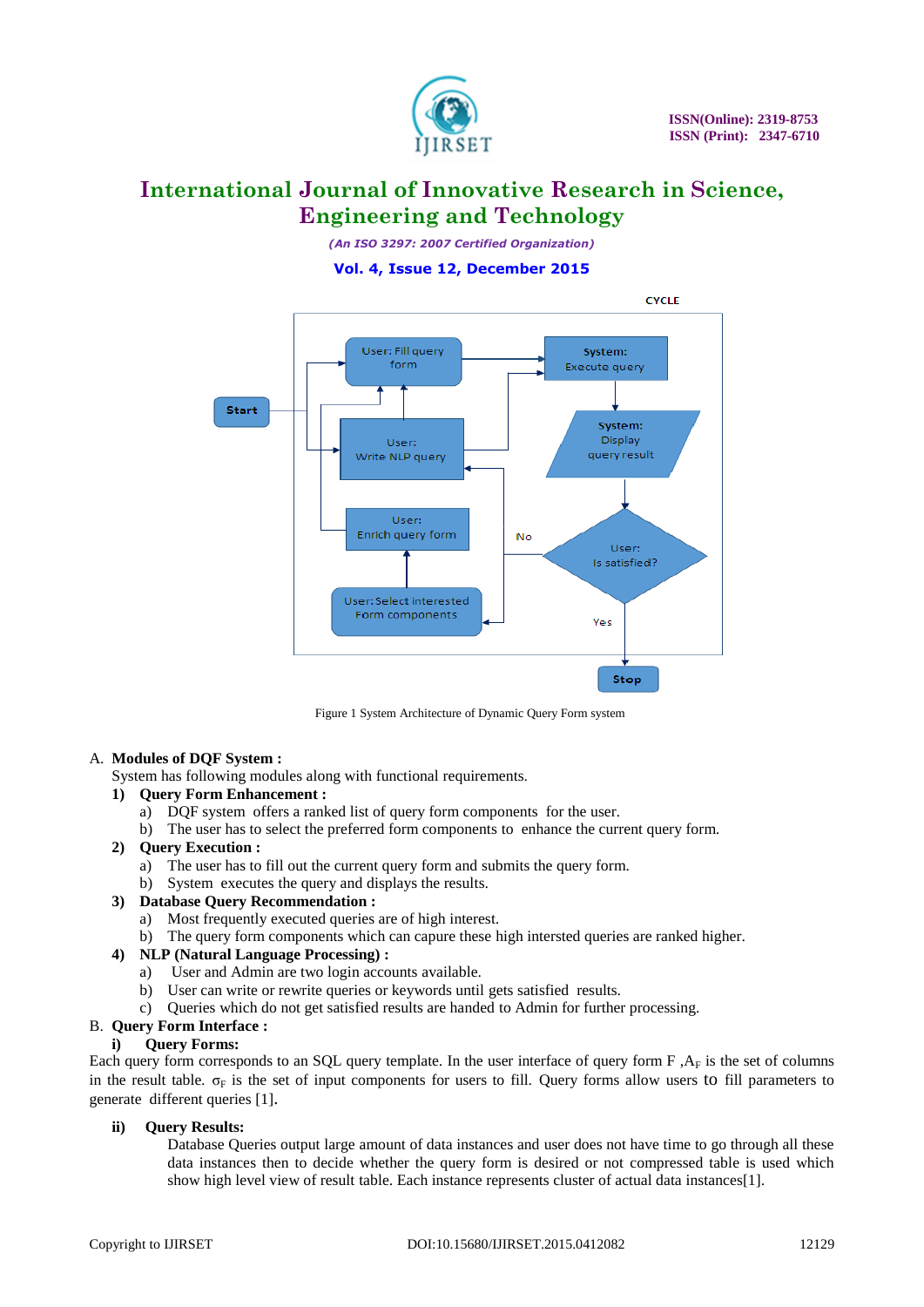

*(An ISO 3297: 2007 Certified Organization)*

#### **Vol. 4, Issue 12, December 2015**

### **iii) Ranking Metric :**

Precision and Recall are the two traditional measures used to estimate the quality of the query results. Since different inputs can be given to the same query form ,each time user may get different results. Hence expected precision which is expected proportion of query results in which current user is interested and expected recall which is expected proportion of user interested data instances returned by current query form are used to estimate expected performance of the query form. User interest is evaluated based on the user"s click through on query results and historical queries. The form components which are responsible to capture user interested data instances are ranked higher than other components.

Let F be a query form with selection condition  $\sigma_F$  and projection attribute set  $A_F$ . Let D be the collection of instances in  $\Phi(R_F)$ . N is the number of data instances in D. Let d be the instance in D with set of attributes  $A = \{ A_1, A_2, \ldots, A_n \}$  where  $n = |A|$ . We use  $D_{AF}$  to denote the projection of instance d on attribute set  $A_F$  and we call it a projected instance, P(d) is the occurrence probability of d in D. P( $\sigma_F$ |d) is the probability of d satisfies  $\sigma_F$  P( $\sigma_F|d$ )  $\in$  {0,1}, P( $\sigma_F|d$ ) =1 if d is returned by F and P( $\sigma_F|d$ ) =0 otherwise.  $\alpha$  is the fraction of instances desired by user. Then expected precision and expected recall is as shown below respectively.

> $\sum d \in {\cal DAF}~Pu(dAF)~P(dAF)~P(6F|d)N$ **Precision**<sub>**E</sub>** $(F)$  **=</sub>**  $RecallE(F) =$

**Query construction algorithm** constructs dynamic query executed by user at run time. It uses a function which generates database query based on set of projection attributes with selection expression. To find the best selection component for next query form first data instances needs to be retrieved by querying the database. Also this algorithm does not send each query condition to the database engine to select data instances since it will create unnecessarily heavy burden for database engine due to large number of query conditions. Hence it retrieves the set of data instances and checks every data instance with query condition by its own.For this reason the algorithm needs to know the values of all selection attributes. Hence it adds all selection attributes into the projection of query. In this way union of all query conditions are executed.

Another algorithm called **FindBestLessEq** condition is used to find best query condition. This algorithm first sorts values of specific attribute. Then it goes through every data instance and calculates corresponding Fscore.

 $\text{FscoreE}(\text{Fi+1}) = \frac{(1+\beta2) \text{PrecisionE}(\text{Fi+1}).\text{RecallE}(\text{Fi+1})}{\beta2.\text{PrecisionE}(\text{Fi+1}) + \text{RecallE}(\text{Fi+1})}$ 

Where FScoreE(Fi+1) is the estimated goodness of the next query form Fi+1 and  $\beta$  is the constant parameter to control the preference on expected precision and recall. Our aim is to maximize the goodness of next query form. So the form components are ranked in descending order of Fscore[1].

#### **iv) Natural Language Processing :**

In the context of the presented application language can be considered as a communication channel which assists users who have no knowledge of structured language still wants to access relational database. Users can express their database queries in English language using NLP module.User can login through user role and may have access to thedatabase. Admin is another login present for administrator. Those queries which do not get satisfied results are stored to a log. Log is managed and controlled by admin by uploading new training set which contains solutions for unsolved queries.

As Shown in Figure 2 preprocessing phase analyzes the input database query given by user. It involves segmentation of sentence, tokenization, stop word removal and stemming. Additionally spell checker can be used in case of any spelling mistakes in queries. It automatically provides replacements for misspelled words [6].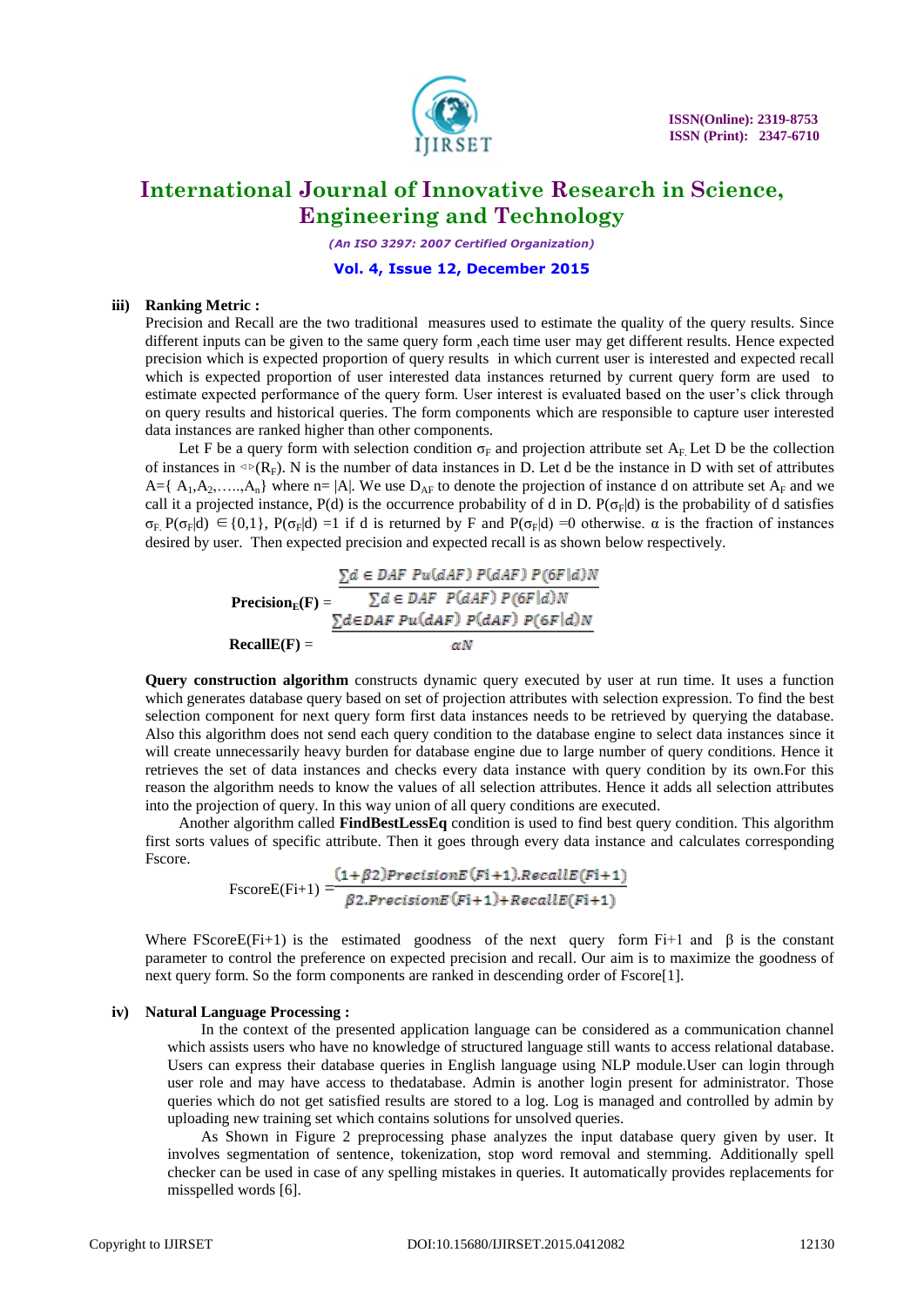

*(An ISO 3297: 2007 Certified Organization)*

**Vol. 4, Issue 12, December 2015**



Figure 2 Preprocessing phase

**Segmentation** is the process of decomposing the given database query into its constituent sentences along with its word count. In English, sentence is segmented by identifying the boundary of sentence which ends with full stop (.).Applicable only when query is long more than one sentence.

**Tokenization** is the process of splitting the sentences into words by identifying the spaces ,comma and special symbols between word.

**Stop words** are common words that carry less important meaning than keywords. Such a common words with no semantics and which do not consists of relevant information to the task are eliminated.

**Stemming** reduces diversity of a word to a canonical, morphological representation. Porter stemmer is one of the popular stemmer. It removes prefixes and suffixes to get affix free word [6].

## C. **System Implementation :**

Dynamic Query Forms are implemented as a web based system using Dot Net 4.0 , C#, jQuery. MSSQL Server is used as Database Engine. Sample database like Baseball is used which was created by Sean Lahman which provides baseball statistics freely available to general public [7].

| Sr. No | <b>Name Of Relation</b> | #Attribute | #instances |
|--------|-------------------------|------------|------------|
|        | Master                  | 33         | 18.125     |
|        | Batting                 | 24         | 96,600     |
| ,      | Pitching                | 30         | 41.857     |
|        | Fielding                | 18         | 1,64,899   |
|        | AwardsPlayers           | 06         | 5.919      |
| 6      | Salaries                | 05         | 23.141     |

#### Table 1: Database Description

Table 1 contains various relations along with their number of attributes and instances. It contains various relations like Master, Batting, Fielding, Pitching, Salaries and AwardsPlayers. These relations contains information of batting, fielding, pitching statistics as well as player"s salaries and awards details.

| playerID  | birthMonth | birthDay | birthCountry | birthState | birthCity   | deathYear   |
|-----------|------------|----------|--------------|------------|-------------|-------------|
| permele01 | 11         | 25       | <b>USA</b>   | OH         | Cleveland   | <b>NULL</b> |
| pernohu01 | 3          | 14       | <b>USA</b>   | <b>OR</b>  | Applegate   | 1944        |
| perraro01 | 4          | 1        | <b>USA</b>   | NJ.        | Paterson    | <b>NULL</b> |
| perribi01 | 6          | 23       | <b>USA</b>   | LA         | New Orleans | 1974        |
| perrijo01 | 2          | 4        | <b>USA</b>   | MI         | Escanaba    | 1969        |
| perrini01 | 1          | 14       | <b>USA</b>   | WI         | Clinton     | 1948        |
| perrige01 | 8          | 13       | <b>USA</b>   | WI         | Sharon      | 1960        |
| perripo01 | 8          | 30       | <b>USA</b>   | LA         | Arcadia     | 1947        |
| perrybo02 | 9          | 14       | <b>USA</b>   | <b>NC</b>  | New Bern    | <b>NULL</b> |
| perrybo01 | 3          | 21       | <b>USA</b>   | NC         | Snow Camp   | 1990        |
| perrych01 | 9          | 13       | <b>USA</b>   | FL.        | Live Oak    | <b>NULL</b> |
| perrycl01 | 12         | 18       | <b>USA</b>   | WI         | Clayton     | 1954        |
| perryga01 | 9          | 15       | <b>USA</b>   | <b>NC</b>  | Williamston | <b>NULL</b> |
| perryge01 | 10         | 30       | <b>USA</b>   | GA         | Savannah    | <b>NULL</b> |
| perryha01 | 7          | 28       | <b>USA</b>   | MI         | Howell      | 1956        |
| perryhe01 | 9          | 15       | <b>USA</b>   | FL         | Live Oak    | <b>NULL</b> |
| perryji01 | 10         | 30       | <b>USA</b>   | <b>NC</b>  | Williamston | <b>NULL</b> |

Figure. 3 Master Relation from BaseBall Dataset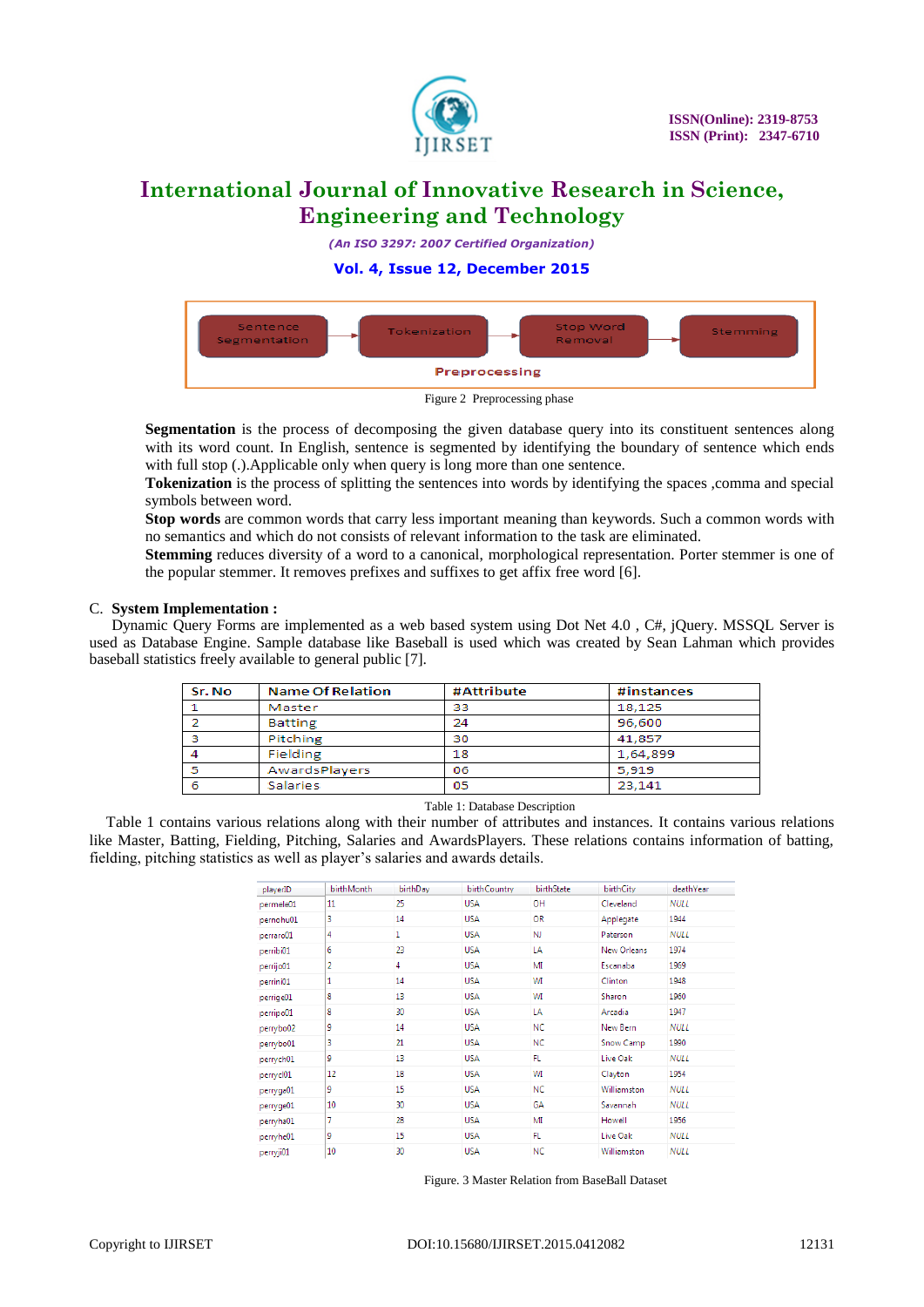

*(An ISO 3297: 2007 Certified Organization)*

# **Vol. 4, Issue 12, December 2015**

Master relation from BaseBall Dataset is shown in Figure3 Master relation comprises of player`s data like their playerid, birthdate, birthcity, nick name, debut game, final game etc. All relations are connected to Master relation.

|           | GIVE RIGHT ANSWER IN YOUR QUERY |                   |       | UFRY FORM                     | IS.    |                  |     |                |                       |
|-----------|---------------------------------|-------------------|-------|-------------------------------|--------|------------------|-----|----------------|-----------------------|
|           |                                 |                   |       |                               | Home   | <b>NLP QUERY</b> | DQ. | <b>RANKING</b> | <b>About Database</b> |
|           | <b>ENTER YOUR QUERY</b>         | Process Query     | Reset | games won and lost by leagues |        |                  |     |                |                       |
| lgid      | <b>WON GAMES</b>                | <b>LOST GAMES</b> |       |                               |        |                  |     |                |                       |
| <b>UA</b> | 416                             | 416               |       |                               |        |                  |     |                |                       |
| NL.       | 103604                          | 103803            |       |                               |        |                  |     |                |                       |
| FL.       | 1220                            | 1220              |       |                               |        |                  |     |                |                       |
| AL.       | 90558                           | 90360             |       |                               |        |                  |     |                |                       |
| PL.       | 525                             | 525               |       |                               |        |                  |     |                |                       |
| <b>NA</b> | 1061                            | 1061              |       |                               |        |                  |     |                |                       |
| AA        | 4932                            | 4931              |       |                               | $\sim$ |                  |     |                |                       |

Figure 4 screenshot of Query result using NLP module

As shown in Figure 4 user can get query result for their written database query using NLP module. User can also specify only keywords to access database. Where lgid stands for league identification number. If user is not satisfied with the result, he can rewrite the query until gets satisfied with the result.

A log is maintained in case of any unanswered queries as shown in Figure 5. Only Administrator can have access to log. By examining the log admin will form new queries so that next user can get results for these unsolved queries.

| id              | query                     |
|-----------------|---------------------------|
| $\mathbf{z}$    | $year = 2008$             |
| з               | player=2008               |
| 4               | $year = 2008$             |
| 5.              | max batting               |
| 6               | $year = 2008$             |
| 7               | max played                |
| 8               | home chenbr01             |
| 9               | home chenbr01             |
| 10 <sub>1</sub> | birth date                |
| 11              | what is the birthday=2008 |

Figure 5 Unsolved queries Log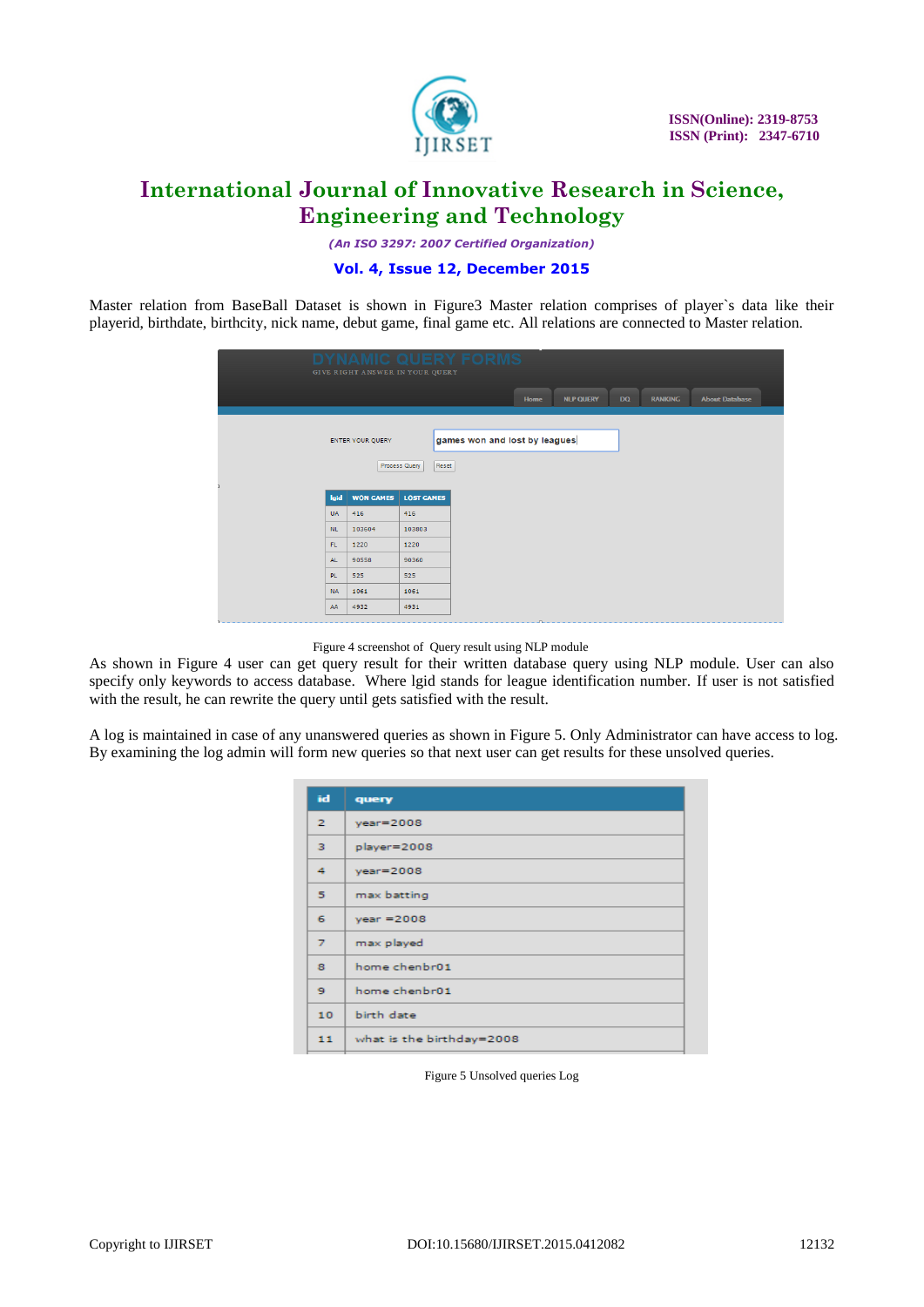

*(An ISO 3297: 2007 Certified Organization)*

**Vol. 4, Issue 12, December 2015**



Figure 6 Training Set Upload

Whenever administrator login his account, a log is handed over to him. By forming queries, he will upload answers in a text document for unsolved queries and save this text document. By browsing as shown in Figure 6. new training set can be uploaded so that user can get expected results for these unsolved queries.

Figure 7 shows system prototype. User needs to fill the query form. User also can refine the query form until gets satisfied query results. In addition to that user can make use of recommendations which are present in previous queries Most frequently accessed queries are present on the top of previous queries. In this way DQF system assists users to communicate with relational database efficiently.

| · AwardsPlayers<br>· Batting<br>Master<br>$\bullet$<br>· Fielding<br>Pitching<br>$\bullet$<br>· Salaries |                           |                                                                         | SELECT COLUMNS FOR DYNAMIC QUERYS                                                          |                                  |                                                          |                                         |  |  |  |
|----------------------------------------------------------------------------------------------------------|---------------------------|-------------------------------------------------------------------------|--------------------------------------------------------------------------------------------|----------------------------------|----------------------------------------------------------|-----------------------------------------|--|--|--|
|                                                                                                          |                           | <b>Salaries</b>                                                         |                                                                                            |                                  |                                                          |                                         |  |  |  |
|                                                                                                          |                           |                                                                         | <b>ElgID</b><br>playerID<br>EteamID<br><b>Esalary</b><br>VyearID                           |                                  |                                                          |                                         |  |  |  |
| <b>PREVIOUS QUERYS</b>                                                                                   |                           |                                                                         |                                                                                            |                                  |                                                          |                                         |  |  |  |
| <b>AND</b><br>$playerID =$                                                                               |                           |                                                                         |                                                                                            |                                  |                                                          |                                         |  |  |  |
| <b>WHERE</b><br>x0032 B<br>non-<br><b>WHERE</b>                                                          | <b>SELECT</b><br>COLUMN.  | yearlD<br>teamID<br><b>IgID</b><br>playerID<br>salary                   | <b>ALC</b>                                                                                 | <b>SELECT</b><br>CONDITION       | SELECT <b>v</b>                                          | <b>Enter</b><br><b>Dynamic</b><br>Value |  |  |  |
| '2008'                                                                                                   |                           |                                                                         |                                                                                            |                                  |                                                          |                                         |  |  |  |
| <b>WHERE</b><br>$yearID =$<br>2008                                                                       |                           |                                                                         |                                                                                            |                                  |                                                          |                                         |  |  |  |
| <b>WHERE</b><br>$playerID =$<br>tat.                                                                     | <b>GIVE</b>               | <b>Submit</b>                                                           |                                                                                            |                                  |                                                          |                                         |  |  |  |
| <b>WHERE</b><br>$yearID >=$<br>72010'                                                                    |                           |                                                                         |                                                                                            |                                  |                                                          |                                         |  |  |  |
| $AND HR =$<br>non                                                                                        | 2010                      |                                                                         |                                                                                            | 407000                           |                                                          |                                         |  |  |  |
| AND year!!<br>$!=$ '2008'                                                                                | 2010<br>2010              |                                                                         |                                                                                            | 725000                           |                                                          |                                         |  |  |  |
|                                                                                                          | "aceveal01"<br>$yearID =$ | <b>TABLE</b><br><b>NAME</b><br><b>SELECT</b><br><b>COLUMN</b><br>vearID | FILTER BY CONDITION<br><b>FEEDBACK</b><br>teamID<br><b>ART</b><br><b>ARI</b><br><b>ART</b> | $-$<br>lqID<br>NL.<br>NL.<br>NL. | playerID<br>salary<br>abreuto01<br>boyerbl01<br>drewst01 | 3400000                                 |  |  |  |

Figure. 7 Screenshot of Web Based Dynamic Query Form

## V. **CONCLUSION**

In this paper we propose a dynamic query form system which provides user friendly approach to dynamically generate query forms according to user"s desire at run time. Probabilistic model is used to rank form components which recommends form components which are of user`s interest liked by other peoples in the past. A typical metric Fscore is used to estimate query result. Based on this system can rank and recommend potential query form components. Here